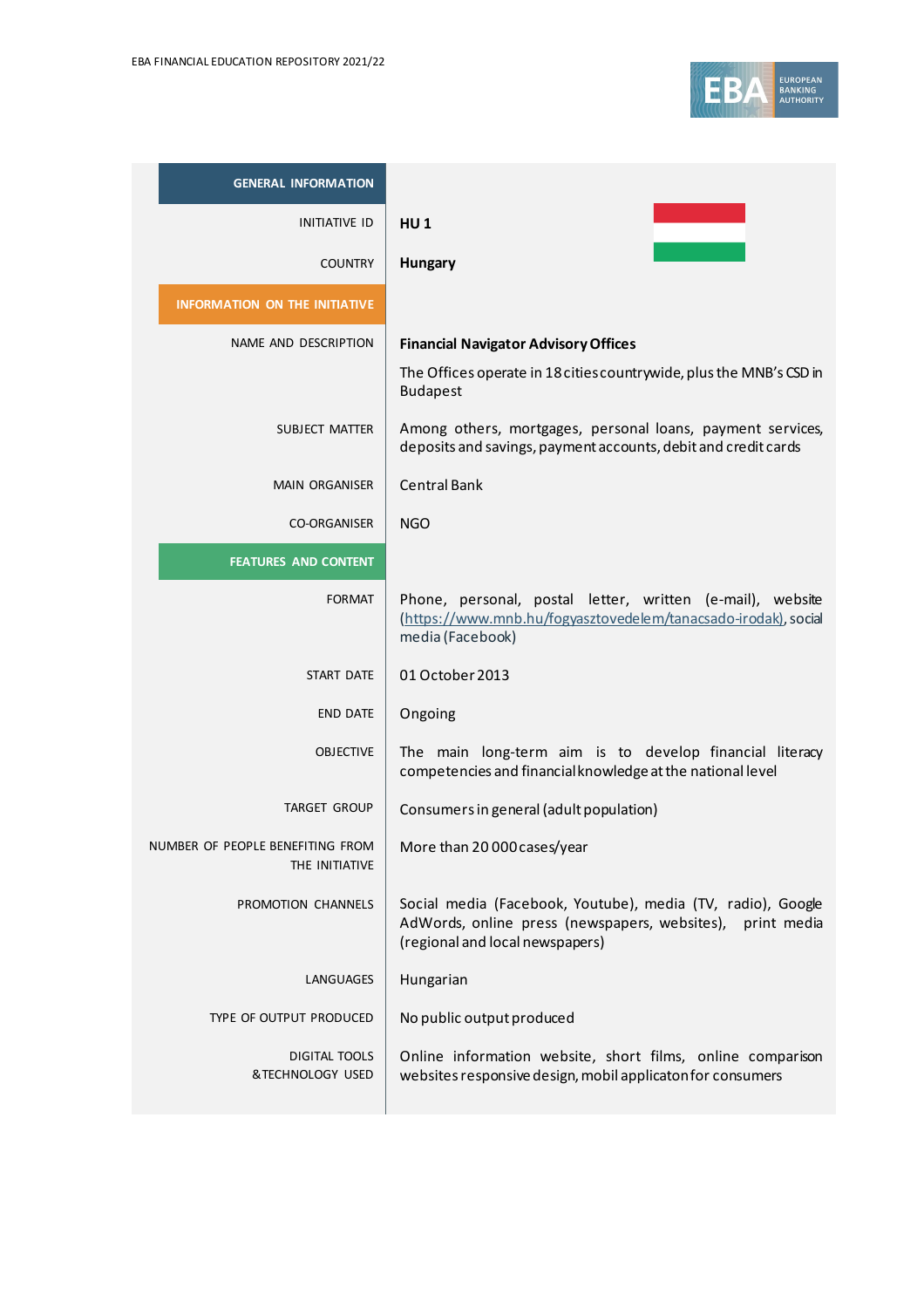

| <b>GENERAL INFORMATION</b>                         |                                                                                                                                                                                                                                                                                                                                                       |
|----------------------------------------------------|-------------------------------------------------------------------------------------------------------------------------------------------------------------------------------------------------------------------------------------------------------------------------------------------------------------------------------------------------------|
| <b>INITIATIVE ID</b>                               | HU <sub>2</sub>                                                                                                                                                                                                                                                                                                                                       |
| <b>COUNTRY</b>                                     | Hungary                                                                                                                                                                                                                                                                                                                                               |
| <b>INFORMATION ON THE INITIATIVE</b>               |                                                                                                                                                                                                                                                                                                                                                       |
| NAME AND DESCRIPTION                               | Development of the 'Financial Navigator' information materials                                                                                                                                                                                                                                                                                        |
|                                                    | 'Financial Navigator' leaflets, short films, financial protection<br>website, product comparison app                                                                                                                                                                                                                                                  |
| SUBJECT MATTER                                     | Including all following products: mortgages, personal loans,<br>payment services, deposits and savings, payment accounts, debit<br>and credit cards, all kinds of insurances, pension funds and other<br>funds, investments and green finance as well. Furthermore, some<br>pieces of advice regarding their using, their dangers, scams and<br>fraud |
| <b>MAIN ORGANISER</b>                              | <b>Central Bank</b>                                                                                                                                                                                                                                                                                                                                   |
| <b>CO-ORGANISER</b>                                | N/A                                                                                                                                                                                                                                                                                                                                                   |
| <b>FEATURES AND CONTENT</b>                        |                                                                                                                                                                                                                                                                                                                                                       |
| <b>FORMAT</b>                                      | Physical (brochures, booklets), website<br>(https://www.mnb.hu/penzugyinavigator), social media<br>(Facebook, Youtube), media (TV, radio), paper advertisement<br>(stores), product comparison websites<br>(http://www.mnb.hu/penzugyinavigator/alkalmazasok)                                                                                         |
| <b>START DATE</b>                                  | 01 October 2013                                                                                                                                                                                                                                                                                                                                       |
| <b>END DATE</b>                                    | Ongoing                                                                                                                                                                                                                                                                                                                                               |
| <b>OBJECTIVE</b>                                   | The main long-term aim is to develop financial literacy<br>competencies and financial knowledge at the national level                                                                                                                                                                                                                                 |
| TARGET GROUP                                       | Consumer in general, indebted people, university students, elderly<br>people, retail investors, insurance clients, pensionners                                                                                                                                                                                                                        |
| NUMBER OF PEOPLE BENEFITING FROM<br>THE INITIATIVE | More than 500 000 views/year                                                                                                                                                                                                                                                                                                                          |
| PROMOTION CHANNELS                                 | Social media (Facebook, Youtube), media (TV, radio), Financial<br>Navigator Advisory Offices,                                                                                                                                                                                                                                                         |
|                                                    | websites of financial institutions and some public institutions<br>contain the hyperlink of this initiative                                                                                                                                                                                                                                           |
| LANGUAGES                                          | Hungarian                                                                                                                                                                                                                                                                                                                                             |
| TYPE OF OUTPUT PRODUCED                            | Online and offline information, social media post, informative short<br>films, leaflets and booklets, public warning, comparison websites                                                                                                                                                                                                             |
| <b>DIGITAL TOOLS</b><br>&TECHNOLOGY USED           | Online information website, short films, online comparison<br>websites responsive design, mobil applicaton for consumers                                                                                                                                                                                                                              |